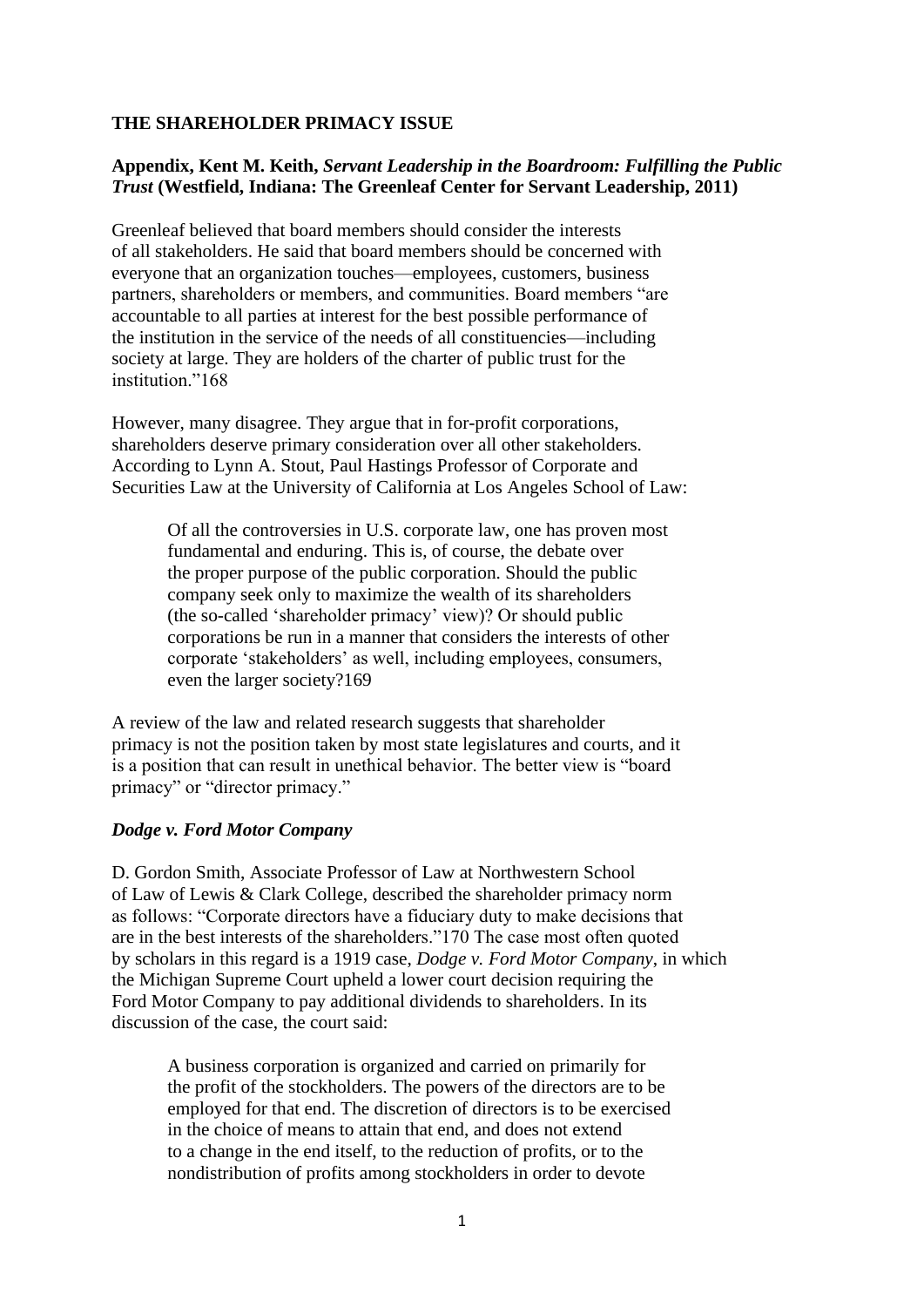them to other purposes.171

This is the statement that is often quoted to support shareholder primacy. However, this statement did not determine the court's decision.

The lawsuit was brought by the Dodge brothers, who were shareholders in the Ford Motor Company. They began as suppliers to Ford, and then became competitors of Ford when they began producing their first Dodge Brothers cars in 1914.

The board of directors of Ford Motor Company was dominated by Henry Ford, who was the largest shareholder, with 58% of the shares. Henry Ford was willing to pay dividends to shareholders. In fact, he was paying regular dividends of 5% per month—60% per year—on the original invested capital stock of \$2 million. He also paid a total of \$41 million in special dividends between 1911 and 1915. Shareholders had received a return far, far greater than their original investments.

Henry Ford continued paying regular dividends, but decided to stop paying special dividends, in order to achieve his business goals. The public press in Detroit quoted him as saying:

My ambition…is to employ still more men; to spread the benefits of this industrial system to the greatest possible number, to help them build up their lives and their homes. To do this, we are putting the greatest share of our profits back into the business.172

In addition to expanding the company's production facilities and hiring more employees, Henry Ford wanted to continue to raise the wages of company employees, and sell cars at lower and lower prices, so more people could afford to buy them.

The company had grown rapidly since its founding in 1903, and the profits were piling up. During 1916, the company earned a profit of \$60 million, and had \$52 million cash on hand. The Dodge brothers sued to force the distribution of the profit to shareholders. They wanted an injunction to prevent the Ford Motor Company from investing in expansion; a decree requiring that at least 75 percent of the profit be distributed to shareholders; and a decree that in the future, the company be required to distribute *all* of the earnings to shareholders, except small amounts needed for emergency purposes. In short, the Dodge Brothers not only wanted money, they wanted to stop Ford's growth as a competitor.

The court made it clear that it would not normally interfere with the decisions of a board regarding dividends, and it is not a violation of the law to allow profits to accumulate and be reinvested in the business. The court also said that it did not want to interfere with the business expansion that was being planned by the Ford Motor Company. However, the Ford board had gone too far in this case, by accumulating so much cash and sharing so little of it with the stockholders. The court affirmed the lower court ruling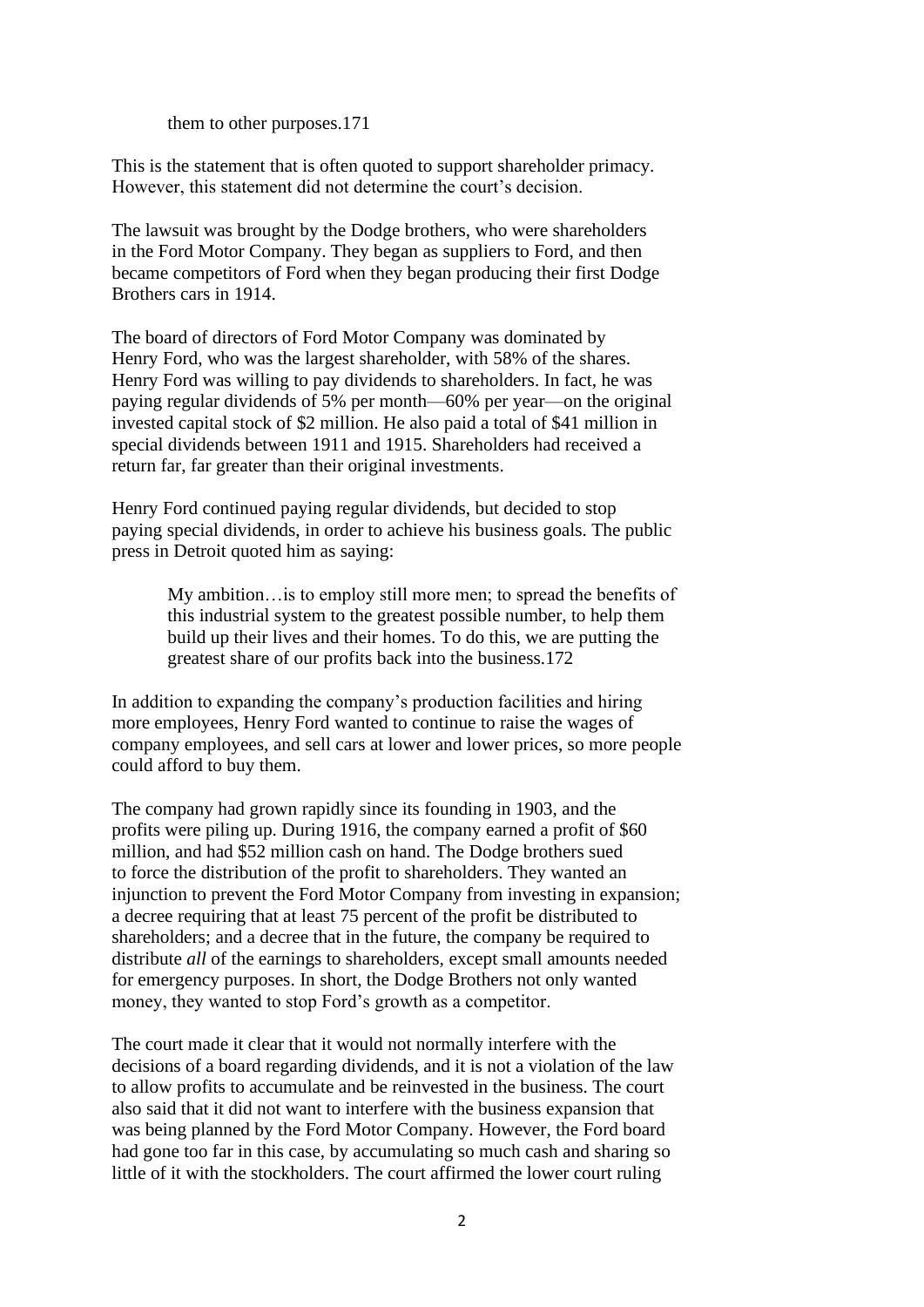that \$19 million must be paid out as dividends.

The interesting point to note is that the court awarded *less than 40%* of the surplus to the shareholders, while allowing Ford to keep most of the money—more than \$30 million. That \$30 million was available to the company to raise wages, expand the business, and lower prices. In short, the court gave the plaintiff shareholders only part of what they wanted.

Today, it is accepted law that:

...The mere fact that a corporation has a large surplus will not justify interference by the court, at the instance of a minority stockholder, to compel declaration of a dividend. A corporation has the right to choose to retain its surplus earnings to insure its financial stability and for the effectuation of internal policies and programs if it does so in good faith… While the action of the directors may be reviewed by the courts upon a proper showing, it will be set aside only in case of bad faith or when arbitrary, oppressive, manifestly erroneous, or such as clearly to constitute an abuse of their discretion, an overstepping of their powers, or a disregard of their official duty. Relief is refused where such grounds do not clearly appear, irrespective of adverse effects of the corporate policy on complaining stockholders.173

Smith pointed out that what is significant about the "shareholder primacy" statement found in the *Dodge v. Ford Motor Company* court opinion is that it applied to a dispute between minority and majority shareholders in a closely-held corporation:

…The shareholder primacy norm was first used by courts to resolve disputes among majority and minority shareholders in closely held corporations. Over time this use of the shareholder primacy norm has evolved into the modern doctrine of minority oppression. This application of the shareholder primacy norm seems incongruous today because minority oppression cases involve conflicts among shareholders, not conflicts between shareholders and nonshareholders. Nevertheless, when early courts employed rules requiring directors to act in the interests of *all* shareholders—not just the majority shareholders—they were creating the shareholder primacy norm.174

The idea was, simply, that majority shareholders should not oppress minority shareholders in closely-held corporations. The idea was not that shareholders have primacy over all other stakeholders.

Since conflicts between majority and minority shareholders in publicly traded companies are far less common than in closely-held corporations, "the shareholder primacy norm is nearly irrelevant to the ordinary business decisions of modern corporations."175 One reason is the business judgment rule. Under the business judgment rule, a board of directors acting in good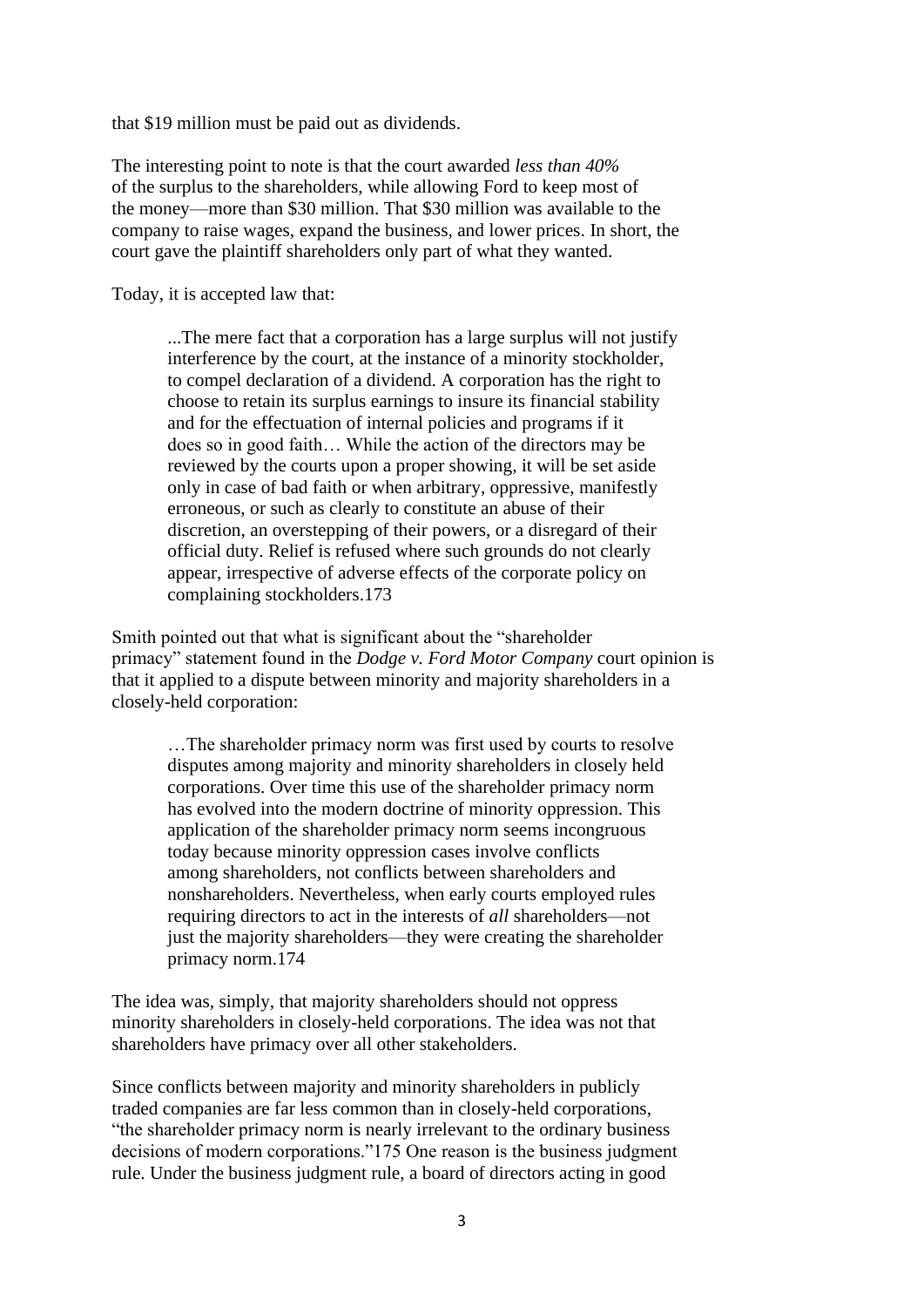faith, with reasonable care, is not liable for making mistakes of judgment.

The board is therefore not likely to be held liable for a decision that favors stakeholders who are not shareholders. According to Smith, "the universal application of the business judgment rule makes the shareholder primacy norm virtually unenforceable against public corporations' managers…It is nearly an iron-clad shield for directors of public corporations."176

#### **Shareholders are not owners of the corporation**

Shareholder primacy has been promoted by economists during the past forty years. The "Chicago School" of economists argued that the proper goal of corporate governance was "to make shareholders as wealthy as possible."177 In 1970, Milton Friedman published an article in *The New York Times Magazine* entitled, "The Social Responsibility of Business Is to Increase its Profits."178 In that article, he argued that corporate executives were responsible to the owners of the business "to make as much money as possible while conforming to the basic rules of society."179 He assumed that the shareholders of the corporation were the owners of the business. Professor Stout disagreed, saying:

Milton Friedman is a Nobel Prize-winning economist, but he obviously is not a lawyer. A lawyer would know that the shareholders do not, in fact, own the corporation. Rather, they own a type of corporate security commonly called 'stock.' As owners of stock, shareholders' rights are quite limited. For example, stockholders do not have the right to exercise control over the corporation's assets. The corporation's board of directors holds that right. Similarly, shareholders do not have any right to help themselves to the firm's earnings; the only time they can receive any payment directly from the corporation's coffers is when they receive a dividend, which occurs only when the directors decide to declare one. As a legal matter, shareholders accordingly enjoy neither direct control over the firm's assets nor direct access to them. Any influence they may have on the firm is indirect, through their influence on the board of directors…It is misleading to use the language of ownership to describe the relationship between a public firm and its shareholders.180

Professor Stout also rejected the argument that shareholders are the sole residual claimants of a corporation, entitled to payment after the firm has paid its employees, managers, and creditors to fulfill its contractual commitments to them. In fact, shareholders are only allowed to receive payments when the corporation has enough retained earnings or profits, and the board of directors decides to declare a dividend. In short, "shareholders of a public corporation are entitled to receive nothing from the firm *unless and until the board of directors decides that they should receive it*."181

Shareholders have the right to vote, the right to sue, and the right to sell their shares. However, in regard to their voting rights: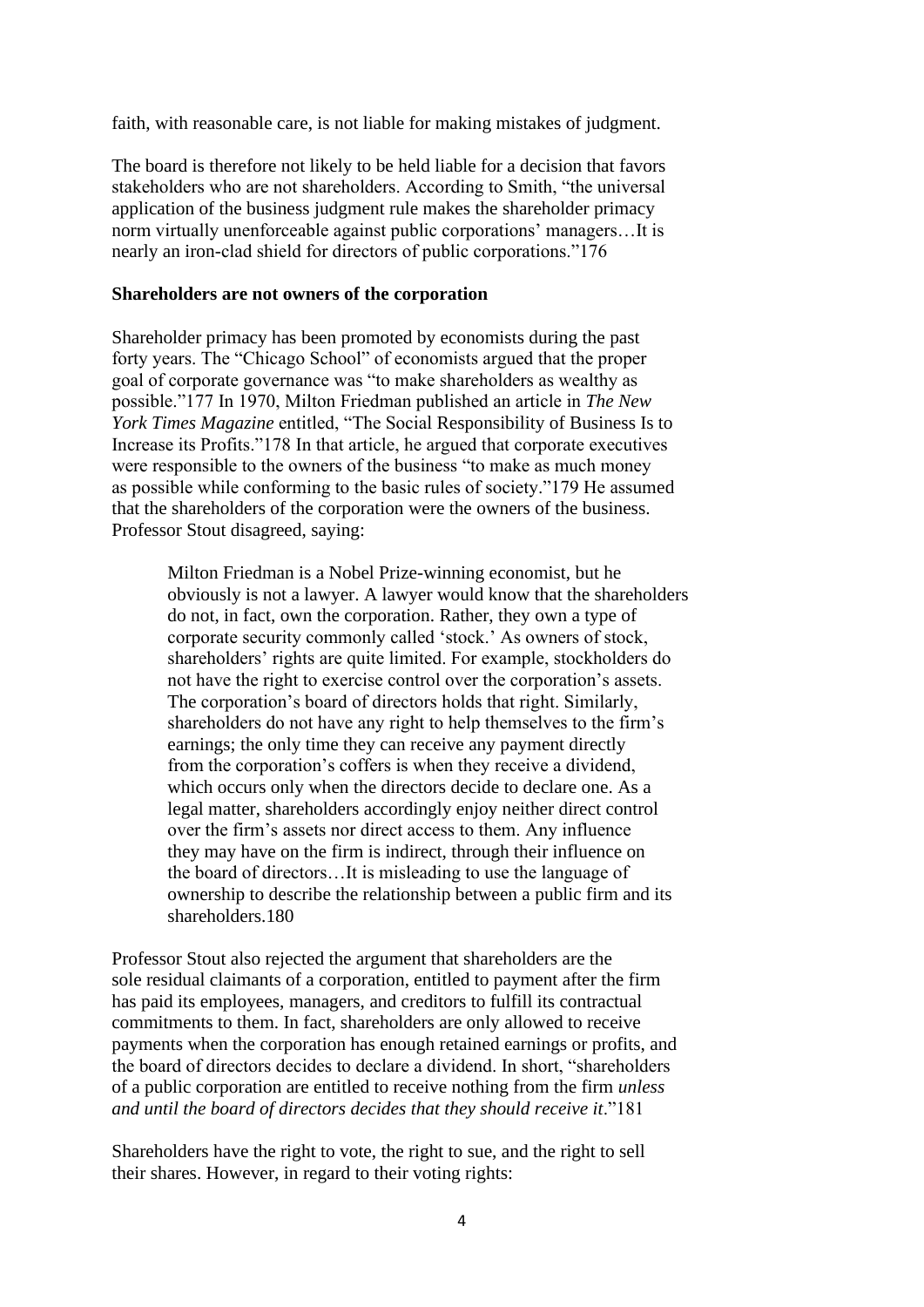As a matter of law these are severely limited in scope, principally to the right to elect and remove directors. Shareholders have no right to select the company's CEO; they cannot require the company to pay them a single penny in dividends; they cannot vote to change or preserve the company's line of business; they cannot stop directors from squandering revenues on employee raises, charitable contributions, or executive jets; and they cannot vote to sell the company's assets or the company itself (although they may in limited circumstances vote to veto a sale or merger proposed by the board).182

If corporate officers and directors fail to maximize shareholder wealth, shareholders can sue. However:

> …Courts consistently permit directors to use corporate funds for charitable purposes; to reject business strategies that would increase profits at the expense of the local community; to avoid risky undertakings that would benefit shareholders at creditors' expense; and to fend off a hostile takeover at a premium price in order to protect employees or the community. Contrary to the shareholder primacy thesis, shareholders cannot recover against directors or officers for breach of fiduciary duty simply because those directors and officers favor stakeholders' interests over the shareholders' own.183

#### **Problems with shareholder primacy**

One problem with shareholder primacy is fairness. Most shareholders today have contributed literally nothing to the firms whose shares they hold. Let's say that Ms. Jones bought shares of stock when the company was starting up or was issuing new shares to finance expansion. By buying those shares, Ms. Jones indeed contributed to the success of the firm—she invested money that helped the firm to grow. But then Ms. Jones sold her shares to Mr. Smith, who later sold his shares to Ms. Kim, who then sold her shares—and on and on. Most shareholders buy as speculators or investors, hoping to make money or improve their financial assets. Of course they want the company to produce strong financial results, so that the price of company shares will remain high. But these speculators and investors have *not contributed to the company*. They have not created value. They simply hope to make money off the company's performance.

Meanwhile, employees come to work at the company every day, producing the programs, products, and services that the company sells. They are giving their daily lives to the firm. They are creating value. Without them, there would be nothing for the company to sell. Then there are the customers who keep buying the programs, products, or services. Without them, the business would go out of business, and shares would have no value at all. Then there are the business partners who reliably supply materials and services so that the company and its employees can perform well. The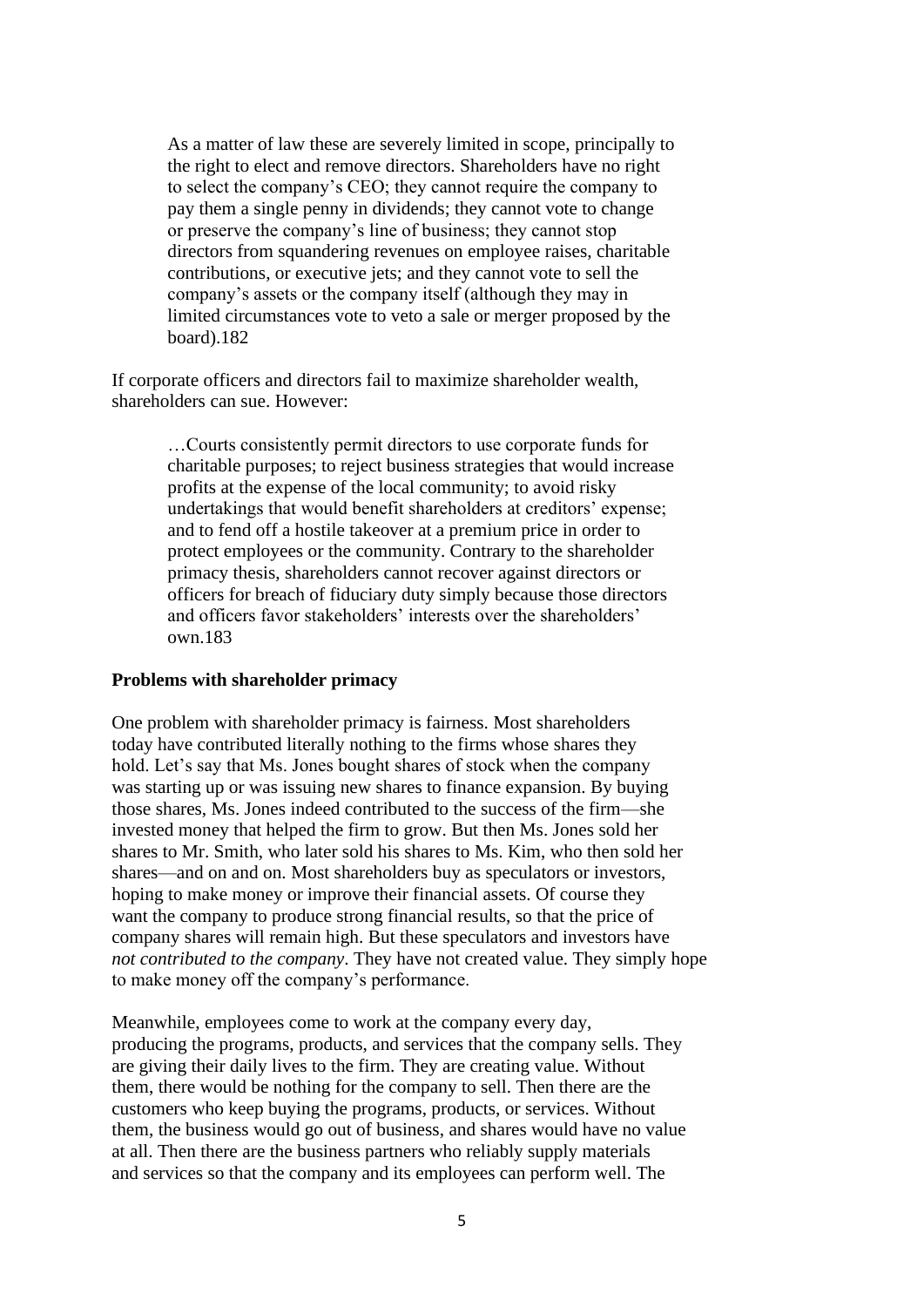business could not succeed without them. And then there are the local communities where the company has offices or production facilities. The company takes advantage of local infrastructure and services provided by local governments. Some companies create adverse impacts on their local communities that cost those communities far more than the taxes that the companies pay.

Employees, customers, business partners, and communities are all *stakeholders*. They all have a stake in the success or failure of the corporation. And without their contributions, corporations cannot succeed. "Promoters" who start corporations realize this. In drafting corporate charters, they almost never include statements giving primacy to shareholders. Shareholders have no problem with that—they are still happy to invest in the new corporation. Professor Stout suspects that the reason is that "if the firm did mandate shareholder primacy in its charter, it would find it far more difficult to attract qualified, motivated, and loyal employees, managers, and even creditors."184 Shareholders want the corporation to succeed, and they know that other stakeholders are crucial to success.

Stakeholders such as creditors, employees, managers, and local governments may receive direct compensation, but they also have expectations about the future that are not reduced to writing. It is in the shareholders' interests to encourage these non-shareholders to continue their contributions after the corporation is up and running. Over the long term, the corporation will be most successful, and the share price is likely to remain the strongest, if all stakeholders continue to contribute to its success. Stakeholders are more likely to do so if their contributions are taken into account in corporate decision-making. Professor Stout wrote:

…The ideal rule for corporate directors to follow is not to require them to focus solely on maximizing shareholders' current wealth. Rather, the ideal rule of corporate governance, at least from an efficiency perspective, is to require corporate directors to maximize the sum of *all* the risk-adjusted returns enjoyed by *all* of the groups that participate in firms. These groups include not only shareholders, but also executives, employees, debtholders, and possibly even suppliers, consumers, and the broader community.185

Giving primacy to shareholders can have very negative impacts on other stakeholders. For example, the company may pay low wages, and lay off thousands of workers, in order to push up the price of the stock to benefit shareholders. Or the company may sell out to investors who offer the highest price per share but plan to dismantle the company, with devastating impacts on employees, families, and communities. Or the company may pollute the environment and harm local communities, in order to save money and increase shareholder value. Obviously, there are cases in which what is good for the shareholders is not good for other stakeholders or society at large.

As we will discuss below, the law does not require boards to give primacy to shareholders. Unfortunately, many board members don't know that, and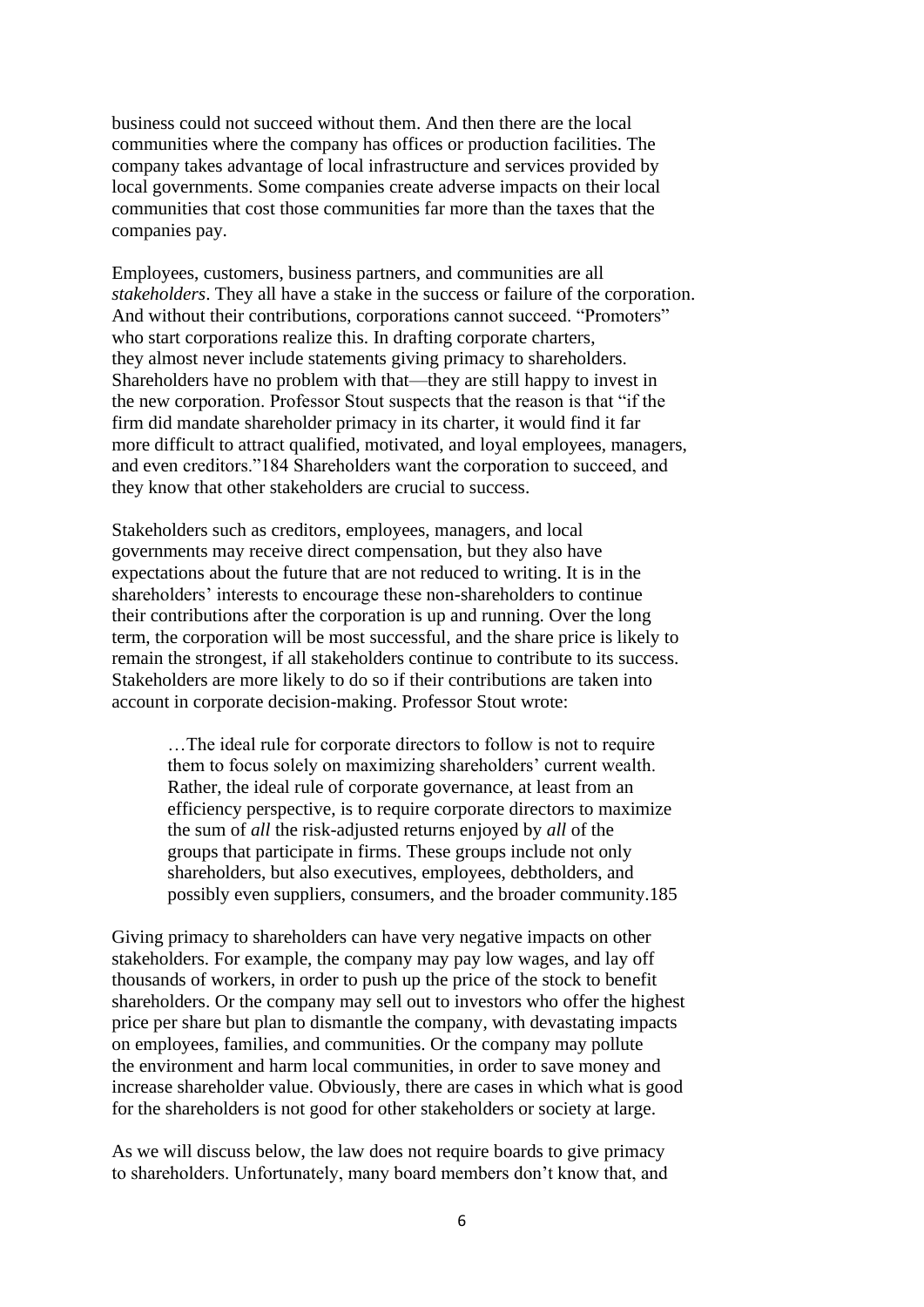may make unethical decisions as a result. Research conducted by Jacob Rose on corporate directors and social responsibility concluded that "directors favor shareholder value over personal ethical beliefs and social good because they believe that current corporate law requires them to pursue legal courses of action that maximize shareholder value."186

The participants in Rose's study were 34 active directors of U.S. *Fortune* 200 corporations, each of whom had served on an average of six boards and had an average of 20 years of management experience. The directors were divided into two groups—one group of 17 were asked to act as directors, and the second group of 17 was asked to act as partners in non-traded firms that did not have responsibilities to shareholders. Both groups were presented two case studies in which loopholes in the law would allow the corporation to cut down old-growth trees and emit a toxin at a high level that would threaten human health. In both cases, the unethical decision would increase earnings per share. Sixteen of the 17 directors voted to cut down the forest, and 15 of the 17 directors voted to emit the toxin and threaten human health, because doing so would improve earnings per share for shareholders. The results were different for the directors who were asked to take the perspective of partners without shareholders. Only 10 of the 17 directors voted to cut down the forest, and only 3 of the 17 voted to emit the toxin.187 The belief in shareholder primacy was thus a major factor leading the directors to make unethical decisions that were harmful to the environment and to the health of human beings.

#### **Recognizing other stakeholders and the public good**

The need to recognize stakeholders other than shareholders was foreseen long ago. In 1932, Adolph Berle and Gardiner Means published their business classic, *The Modern Corporation & Private Property*. As they looked into the future, they could see a "third alternative" for corporate governance, beyond the choice between shareholders (whom they described as owners of passive property) and the control exercised by managers. They said:

Neither the claims of ownership nor those of control can stand against the paramount interests of the community…It remains only for the claims of the community to be put forward with clarity and force...Should the corporate leaders, for example, set forth a program comprising fair wages, security to employees, reasonable service to their public, and stabilization of business, all of which would divert a portion of the profits from the owners of passive property [the shareholders], and should the community generally accept such a scheme as a logical and human solution of industrial difficulties, the interests of passive property owners would have to give way. Courts would almost of necessity be forced to recognize the result…It is conceivable,—indeed, it seems almost essential if the corporate system is to survive,—that the 'control' of the great corporations should develop into a purely neutral technocracy, balancing a variety of claims by various groups in the community and assigning to each a portion of the income stream on the basis of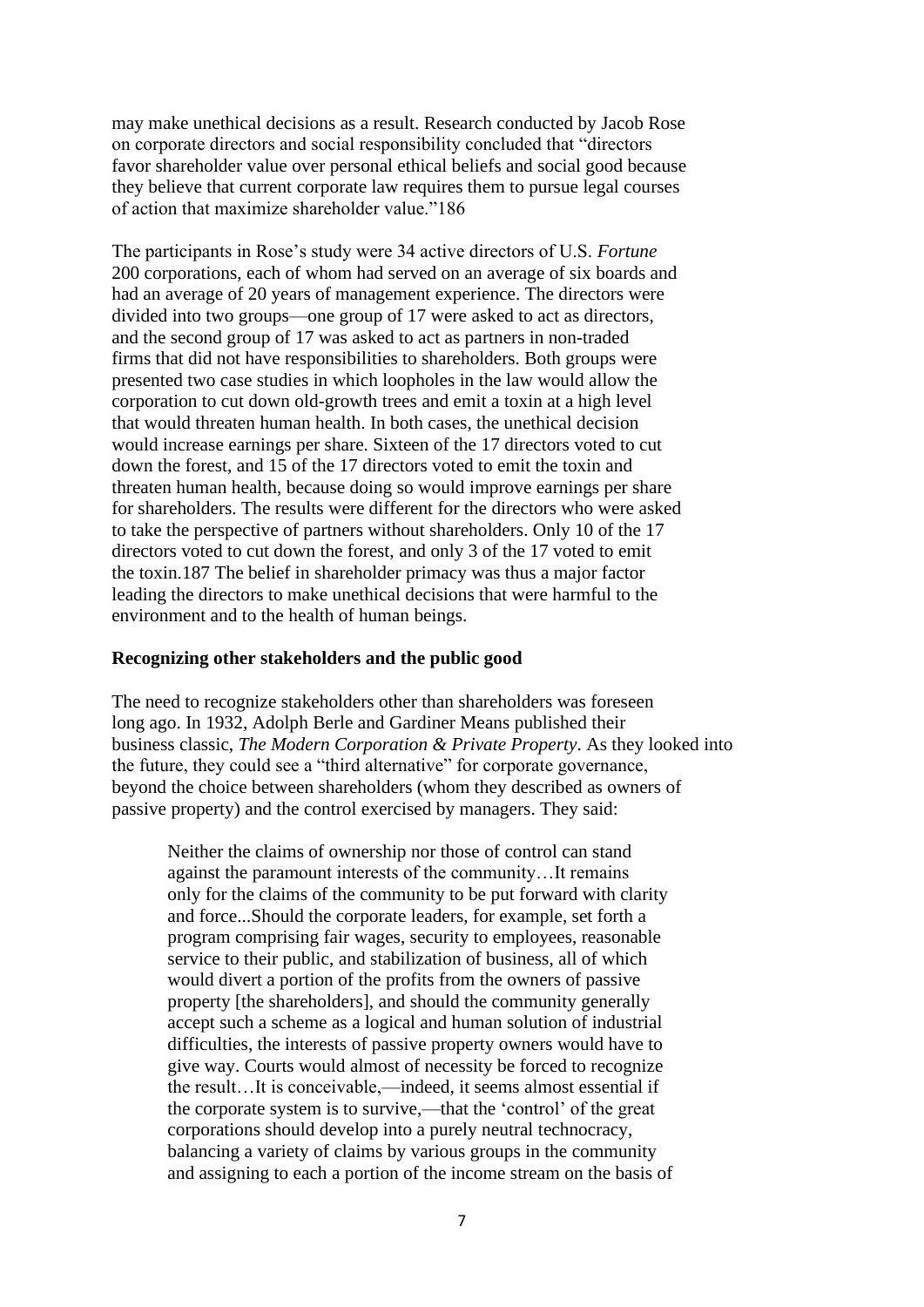public policy rather than private cupidity.188

Kent Greenfield, professor of law at the Boston College Law School, argued in *The Failure of Corporate Law* that it is time to revise corporate principles and policies. He said:

> No corporation, even one making money for its core constituents, should be allowed to continue unchallenged and unchanged if its operation harms society…The corporation is an instrument whose purpose is to serve the collective good, broadly defined, and if it ceases to serve the collective good, it should not be allowed to continue its operation, at least not in the same way. If we knew that all corporations, or corporations of a certain type, or even an individual corporation created more social harm than good, no society in its right mind would grant incorporation to those firms.189

Greenfield said that the ultimate purpose of corporations should be to serve the interests of society as a whole, not just shareholders, and a corporation's wealth should be shared fairly among all those who contribute to its creation, not just shareholders.190 Charters are granted to corporations for the public good, and the definition of public good needs to be broadened, as a matter of law and public policy.

In an article published in the *MIT Sloan Management Review*, Henry Mintzberg, Robert Simons, and Kunal Basu criticized the "fabrication" that corporations exist to maximize shareholder value. They wrote:

Corporations used to exist… to serve society. Indeed, that was the reason they were originally granted charters—and why those charters could be revoked. Corporations are economic entities, to be sure, but they are also social institutions that must justify their existence by their overall contribution to society. Specifically, they must serve a balanced set of stakeholders…191

## **The Carver Policy Governance® Model**

In the Carver Policy Governance® Model, boards take all stakeholders into account when they make decisions, but boards take them into account in different ways. Carver argues that the board owes an "ownership obligation" to shareholders and an "ethical obligation" to all other stakeholders. This resolves the shareholder primacy issue in a way that fulfills requirements for both performance and ethics. John Carver and Caroline Oliver stated:

We assert that companies exist first and foremost for producing value for owners. In other words, an organization is *for* whatever its owners want it to be for…Therefore each board needs not only to be clear about who its owners are but to have some degree of dialogue with them before it can specify the kind of value their company should produce…A company also has responsibilities to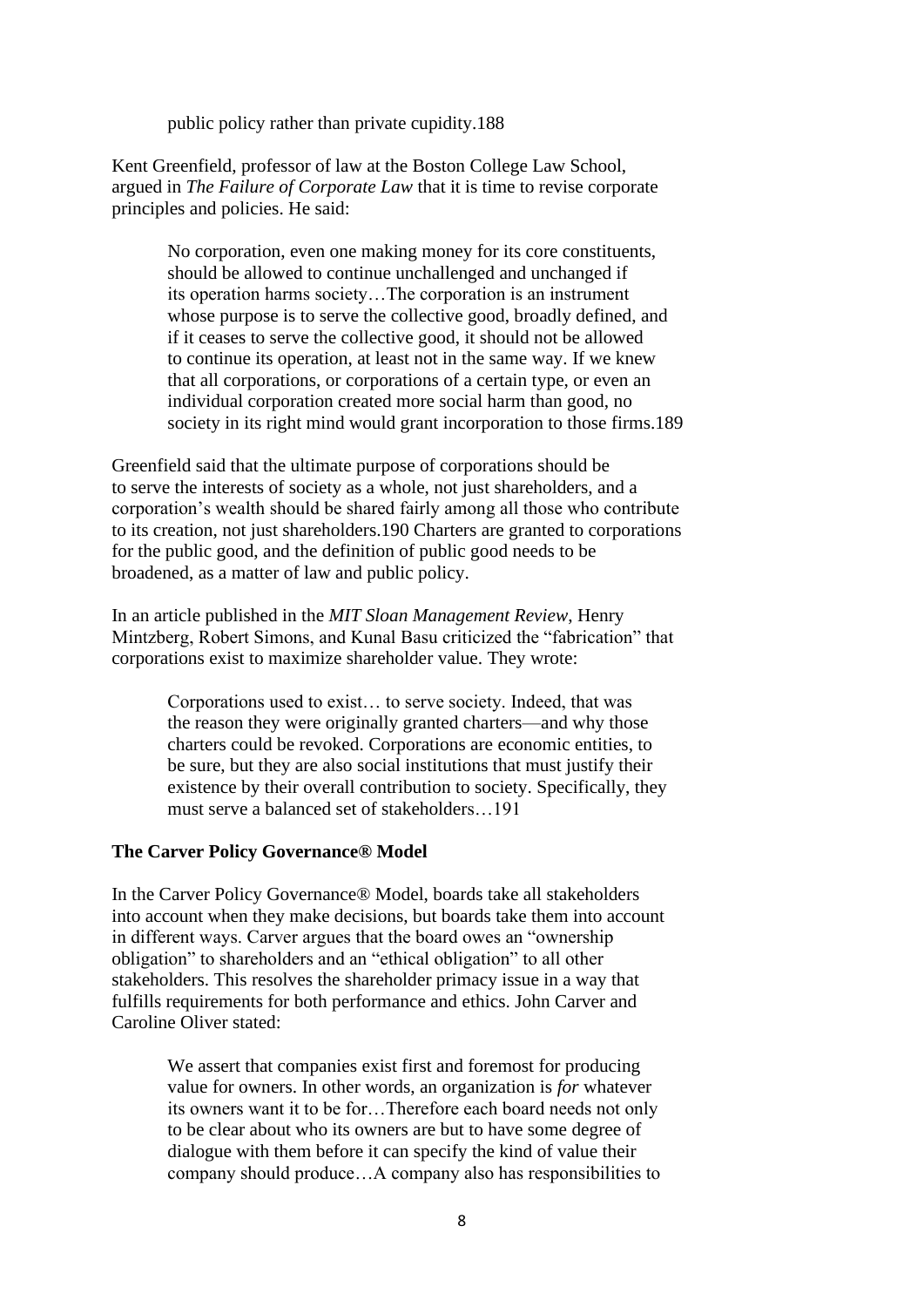people other than owners…All obligations other than to provide value to owners are means issues rather than ends issues. Therefore a board will choose whatever degree of care it wishes with regard to stakeholders other than owners…192

Carver and Oliver acknowledged that the board will meet its legal obligations regarding public policies such as minimum wages and safety standards. The board will also recognize its responsibility to act ethically. Consumers, employees, and suppliers are to be treated with the proper respect. Finally, the corporation may make voluntary contributions to benefit society. "The company does not exist to fulfill such an obligation, but the board may still decide to make such contributions as a means of enhancing the company's long-term interests or fulfilling the board's interpretation of ethical social behavior."193

#### **Considering all stakeholders can benefit shareholders**

The argument that all stakeholders should be considered because that turns out to be best for shareholders, seems to be the position described in *The Corporate Director's Guidebook*, produced in 2007 by the American Bar Association (ABA) Committee on Corporate Laws. It stated:

A number of state corporation statutes expressly allow the board to consider the interests of employees, suppliers, and customers, as well as the communities in which the corporation operates and the environment. Although the board may consider the interests of these other constituencies, the board is accountable primarily to shareholders for the performance of the corporation. Nonshareholder constituency considerations are best understood not as independent corporate objectives but as factors to be taken into account in pursuing the best interests of the corporation. Being responsive to stakeholder interests and concerns can help to contribute positively to a corporation's workplace culture as well as its reputation for integrity and ethical behavior.194

Considering the interests of other stakeholders may be in the best interests of the corporation, and therefore, presumably, in the best interests of shareholders.

While retaining the focus on shareholder primacy, the ABA Committee noted that the law is changing. Indeed, in most states today, the decisions of the board do not have to benefit shareholders. According to Micklethwait and Wooldridge, "during the 1980s, about half of America's fifty states introduced laws that allowed managers to consider other stakeholders alongside shareholders. Connecticut even introduced a law that required them to do so."195

#### **The law supports director primacy**

Professor Stout argued that, when given the choice between shareholder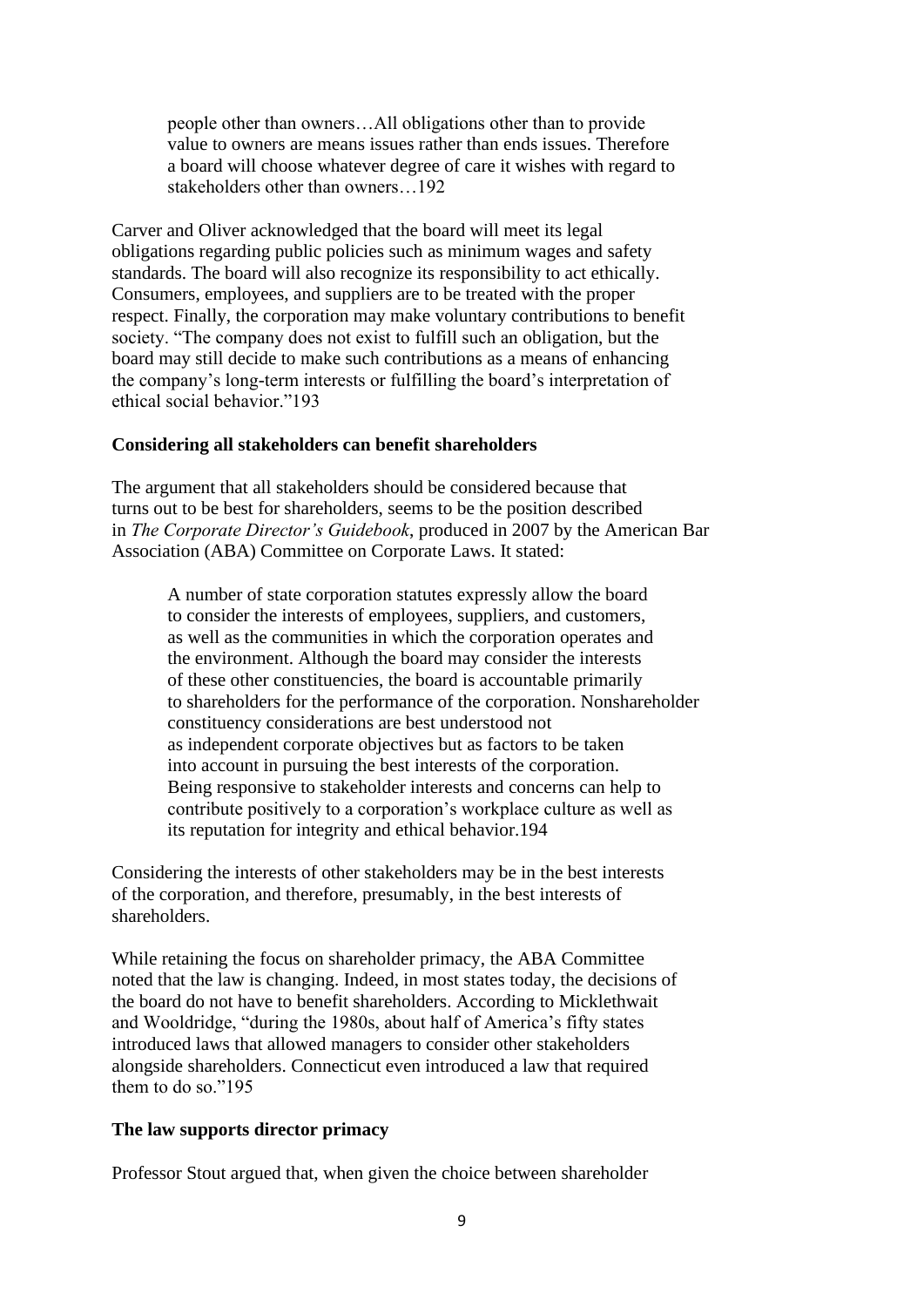primacy and director primacy, most managers, shareholders, judges, and legislators choose *director* primacy. A study of the behavior of boards of directors conducted in 1989 by Jay Lorsch and Elizabeth MacIver found ambivalence about the shareholder primacy norm. The majority of directors saw themselves as accountable to more than one constituency.196

As for judges, the laws of Delaware are significant, since approximately half of all publicly traded companies are located in Delaware. "Delaware gives directors free rein to pursue strategies that reduce shareholder wealth while benefitting other constituencies," Stout noted.197 An exception may occur when the directors seek to sell the company. In *Revlon, Inc. v. MacAndrews & Forbes Holdings, Inc.* the Delaware Supreme Court held that the board had a duty to maximize shareholder wealth by getting the best possible price, even if the impact of the sale would have negative impacts on other stakeholders.198 However, state legislatures did not agree with the Delaware court. "Although Delaware pruned back *Revlon* by case law rather than by statute, in the wake of *Revlon*, over thirty other states have passed 'constituency' laws that expressly permit corporate directors to sacrifice shareholders' interests to serve other stakeholders."199

## **B Corporations and the Caux Roundtable**

It is noteworthy that B Corporations (beneficial corporations) are now being established to address several problems, one of which is "the existence of shareholder primacy which makes it difficult for corporations to take employee, community, and environmental interests into consideration when making decisions."200 The B Corporation legal framework expands the responsibilities of the corporation to include the stakeholder interests of their employees, communities, and the environment. The Declaration of Interdependence of B Corporations states:

We envision a new sector of the economy which harnesses the power of private enterprise to create public benefit. This sector is comprised of a new type of corporation—the B Corporation which is purpose-driven and creates benefit for all stakeholders, not just shareholders. As members of this emerging sector and as entrepreneurs and investors in B Corporations, we hold these truths to be self-evident:

- That we must be the change we seek in the world.
- That all business ought to be conducted as if people and place mattered.
- That, through their products, practices, and profits, businesses should aspire to do no harm and benefit all.
- To do so requires that we act with the understanding that we are each dependent upon another and thus responsible for each other and future generations.201

Similar sentiments have been expressed by business leaders who developed the Caux Round Table's "Principles for Business," which are a worldwide vision for ethical and responsible corporate behavior. The three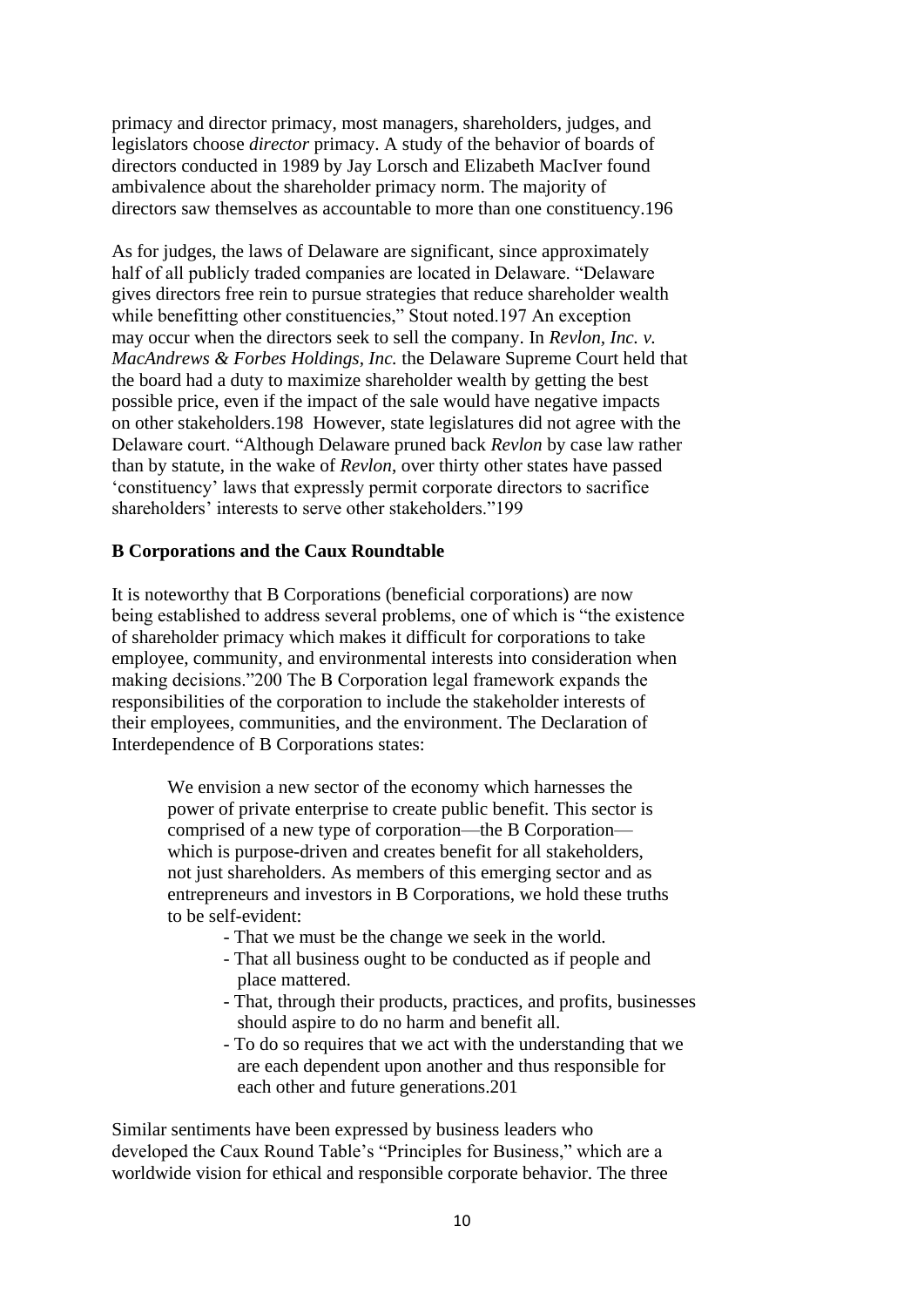ethical foundations are responsible stewardship, living and working for mutual advantage, and the respect and protection of human dignity. The first of the seven principles is to "respect stakeholders beyond shareholders." This principle is elaborated as follows:

- A responsible business acknowledges its duty to contribute value to society through the wealth and employment it creates and the products and services it provides to consumers.
- A responsible business maintains its economic health and viability not just for shareholders, but also for other stakeholders.
- A responsible business respects the interests of, and acts with honesty and fairness towards, its customers, employees, suppliers, competitors, and the broader community.202

The Caux Roundtable has also established stakeholder management guidelines. In introducing the guidelines, the Caux Roundtable stated:

> The key stakeholder constituencies are those who contribute to the success and sustainability of business enterprise. Customers provide cash flow by purchasing goods and services; employees produce the goods and services sold; owners and other investors provide funds for the business; suppliers provide vital resources; competitors provide efficient markets; communities provide social capital and operational security for the business; and the environment provides natural resources and other essential conditions.

In turn, key stakeholders are dependent on business for their wellbeing and prosperity. They are the beneficiaries of ethical business practices.203

While shareholder primacy has been a popular concept for decades, legislatures, courts, many business leaders, and even shareholders today understand what Greenleaf understood, that for-profit corporations have a public purpose, and their board should take into account *all* the people that their organizations touch—employees, customers, business partners, and communities, as well as shareholders.

# **Bibliography for** *Servant Leadership in the Boardroom: Fulfilling the Public Trust*

American Bar Association Committee on Corporate Laws. *Corporate Director's Guidebook.* Chicago: ABA Publishing, 2007.

American Bar Association Committee on Corporate Laws. *Model Business Corporation Act.* Chicago: American Bar Foundation, 2003.

American Bar Association Committee on Nonprofit Corporations. *Guidebook for Directors of Nonprofit Corporations.* Chicago: ABA Publishing, 2002.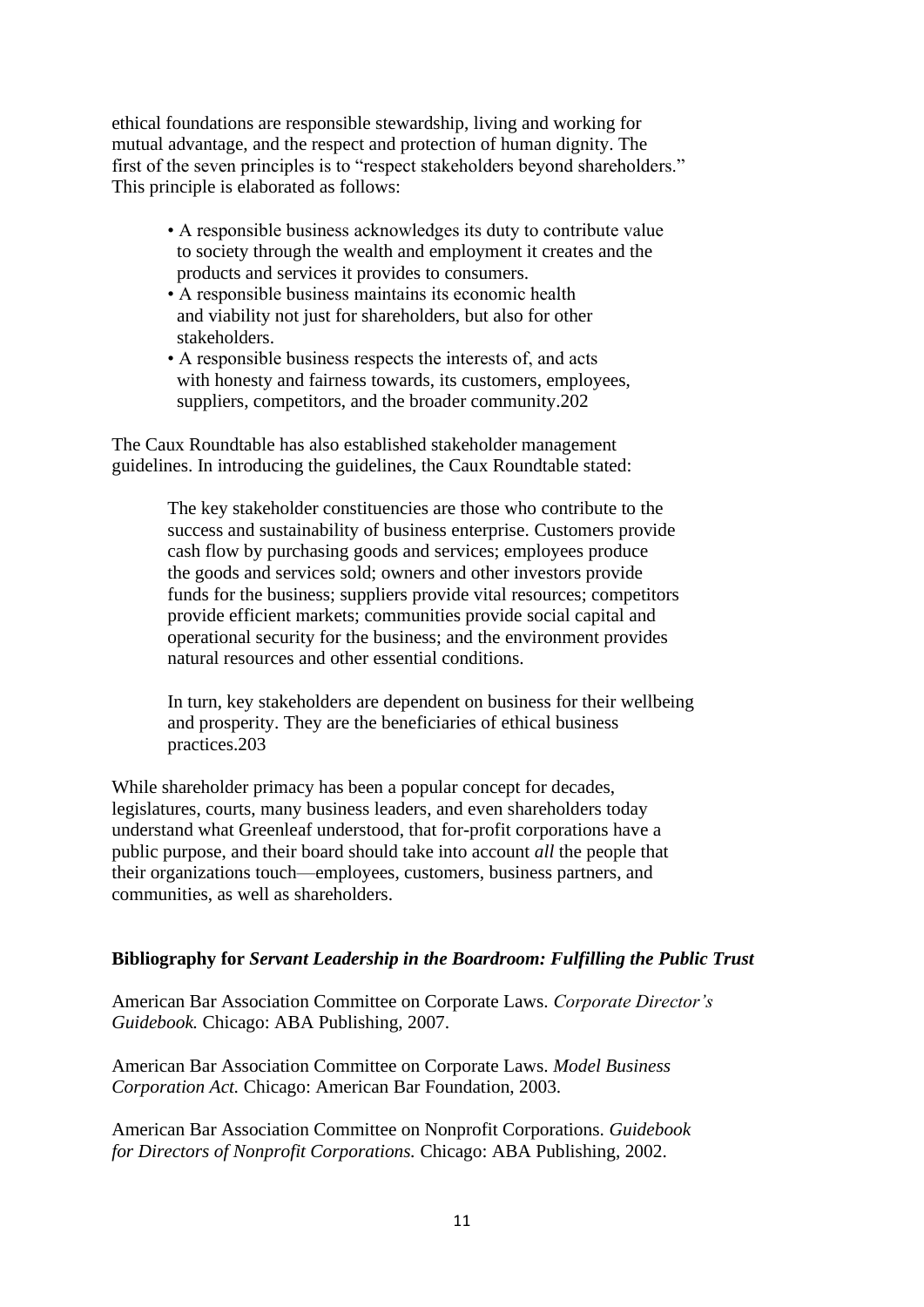*American Jurisprudence,* 2nd Edition, Volume 18, Sec. 622. Thomson/West, 2004.

Bainbridge, Stephen M. *The New Corporate Governance in Theory and Practice.* Oxford: Oxford University Press, Inc., 2008.

Beatty, Jack, ed. *Colossus: How the Corporation Changed America.* New York: Broadway Books, 2001.

Berle, Adolph A. and Gardiner C. Means. *The Modern Corporation & Private Property.* New Brunswick, New Jersey: Transaction Publishers, 1991. [Originally published in 1932 by Harcourt, Brace & World, Inc.]

Blackwood, Amy, Kennard T. Wing and Thomas H. Pollak, *The Nonprofit Sector in Brief* [Facts and Figures from the Nonprofit Almanac 2008: Public Charities, Giving, and Volunteering]. Washington, D.C.: The Urban Institute, 2008.

BoardSource. *The Handbook of Nonprofit Governance.* San Francisco: Jossey-Bass, 2010.

BoardSource. *The Source: Twelve Principles of Governance that Power Exceptional Boards.* Washington, D.C.: BoardSource, 2005.

Broholm, Richard and Douglas Wysockey-Johnson. *A Balcony Perspective: Clarifying the Trustee Role.* St. Paul, Minnesota: Centered Life, 2004.

Bowen, William G. *The Board Book: An Insider's Guide for Directors and Trustees.* New York: W.W. Norton & Company, 2008.

Carver, John. *The Unique Double Servant Leadership Role of the Board Chairperson*. Westfield, Indiana: Greenleaf Center for Servant Leadership, 1999.

Carver, John and Miriam Mayhew Carver. *Basic Principles of Policy Governance.* San Francisco: Jossey-Bass, 1996.

Carver, John and Caroline Oliver. *Corporate Boards that Create Value: Governing Company Performance from the Boardroom.* San Francisco: Jossey-Bass, 2002.

Chait, Richard P., Thomas P. Holland, and Barbara E. Taylor. *The Effective Board of Trustees.* Westport, Connecticut: The Oryx Press, 1993 [American Council on Education Series on Higher Education].

Chait, Richard P., Thomas P. Holland, and Barbara E. Taylor. *Improving the Performance of Governing Boards.* Phoenix, Arizona: The Oryx Press, 1996. [American Council on Education Oryx Press Series on Higher Education].

Chait, Richard P., William P. Ryan, and Barbara E. Taylor. *Governance as Leadership: Reframing the Work of Nonprofit Boards.* Hoboken, New Jersey: John Wiley & Sons, 2005.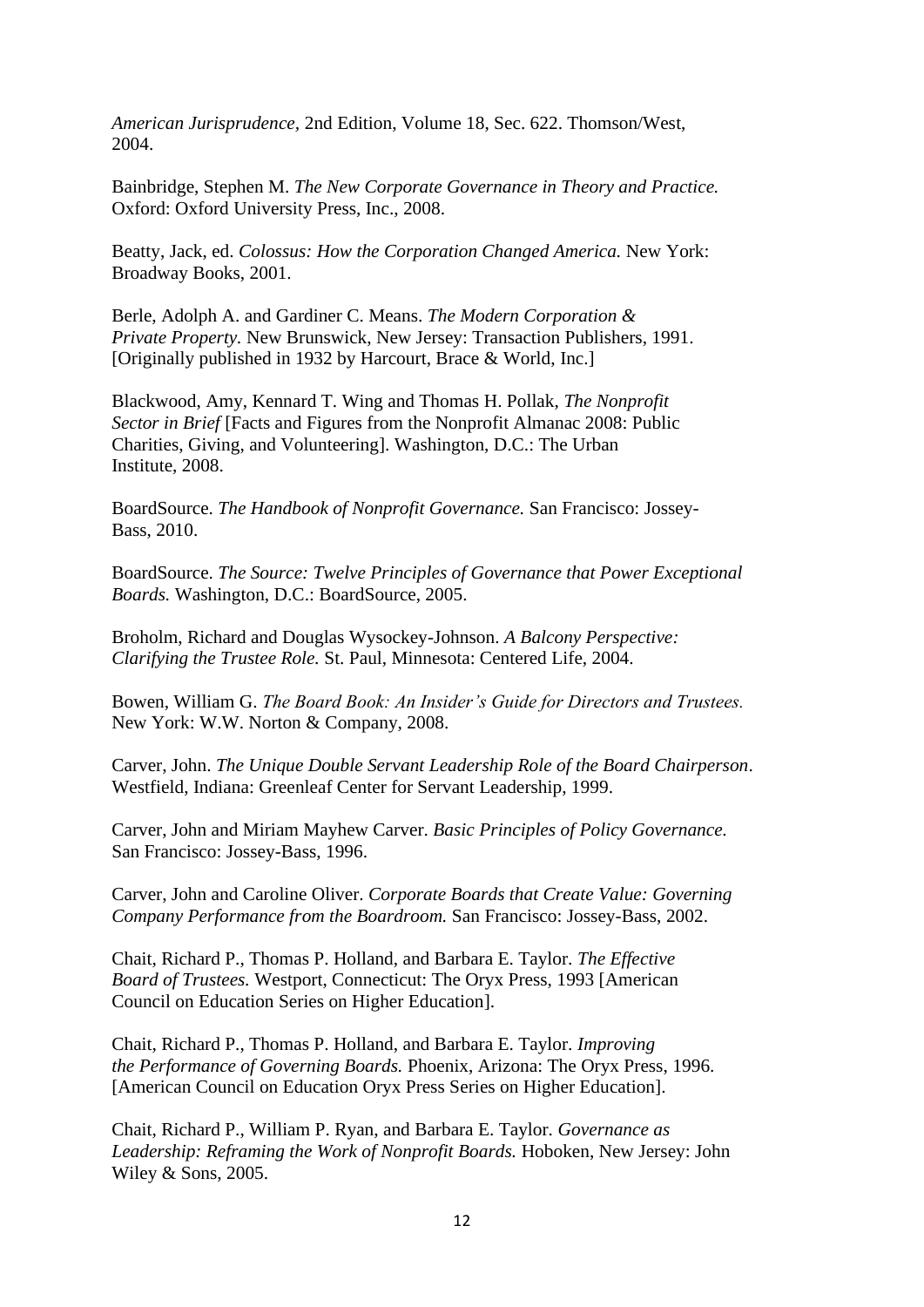Charan, Ram. *Boards that Deliver: Advancing Corporate Governance from Compliance to Competitive Advantage.* San Francisco: Jossey-Bass, 2005.

Charan, Ram. *Boards at Work: How Corporate Boards Create Competitive Advantage.* San Francisco: Jossey-Bass, 1998.

DePree, Max. *Called to Serve: Creating and Nurturing the Effective Volunteer Board.* Grand Rapids, Michigan: William B. Eerdmans Publishing Company, 2001.

*Dodge et al v. Ford Motor Co. et al*, 170 N.W. 668 (Mich. 1919).

Drucker, Peter F. *Managing the Nonprofit Organization: Principles and Practices.* New York: Collins Business, 1990.

Drucker, Peter F. "Lessons for Successful Nonprofit Governance." *Nonprofit Management & Leadership*, Vol. 1, No. 1, Fall 1990, 7-13.

Frick, Don M. *Robert K. Greenleaf: A Life of Servant Leadership.* San Francisco: Berrett-Koehler Publishers, Inc., 2004. Friedman, Milton. "The Social Responsibility of Business Is to Increase Its Profits." *The New York Times Magazine,* September 13, 1970.

Greenfield, Kent. *The Failure of Corporate Law: Fundamental Flaws and Progressive Possibilities.* Chicago: University of Chicago Press, 2006.

Greenleaf, Robert K. *Servant Leadership: A Journey into the Nature of Legitimate Power & Greatness.* New York: Paulist Press, 1977/2002.

Greenleaf, Robert K. *The Institution as Servant.* Westfield, Indiana: Greenleaf Center for Servant Leadership, 1972/2009.

Greenleaf, Robert K. *The Leadership Crisis.* Westfield, Indiana: Greenleaf Center for Servant Leadership, 1978.

Greenleaf, Robert K. *The Servant as Leader.* Westfield, Indiana: Greenleaf Center for Servant Leadership, 1970/2008.

Greenleaf, Robert K. *Trustees as Servants.*Westfield, Indiana: Greenleaf Center for Servant Leadership, 1974/2009.

Hartman, Thom. *Unequal Protection: The Rise of Corporate Dominance and the Theft of Human Rights.* San Francisco: Berrett–Koehler Publishers, Inc., 2002.

Heracleous, Loizos and Luh Luh Lan. "The Myth of Shareholder Capitalism." *Harvard Business Review*, April 2010, 1.

Ingram, Richard T. *Ten Basic Responsibilities of Nonprofit Boards.* Washington, D.C.: BoardSource, 2009.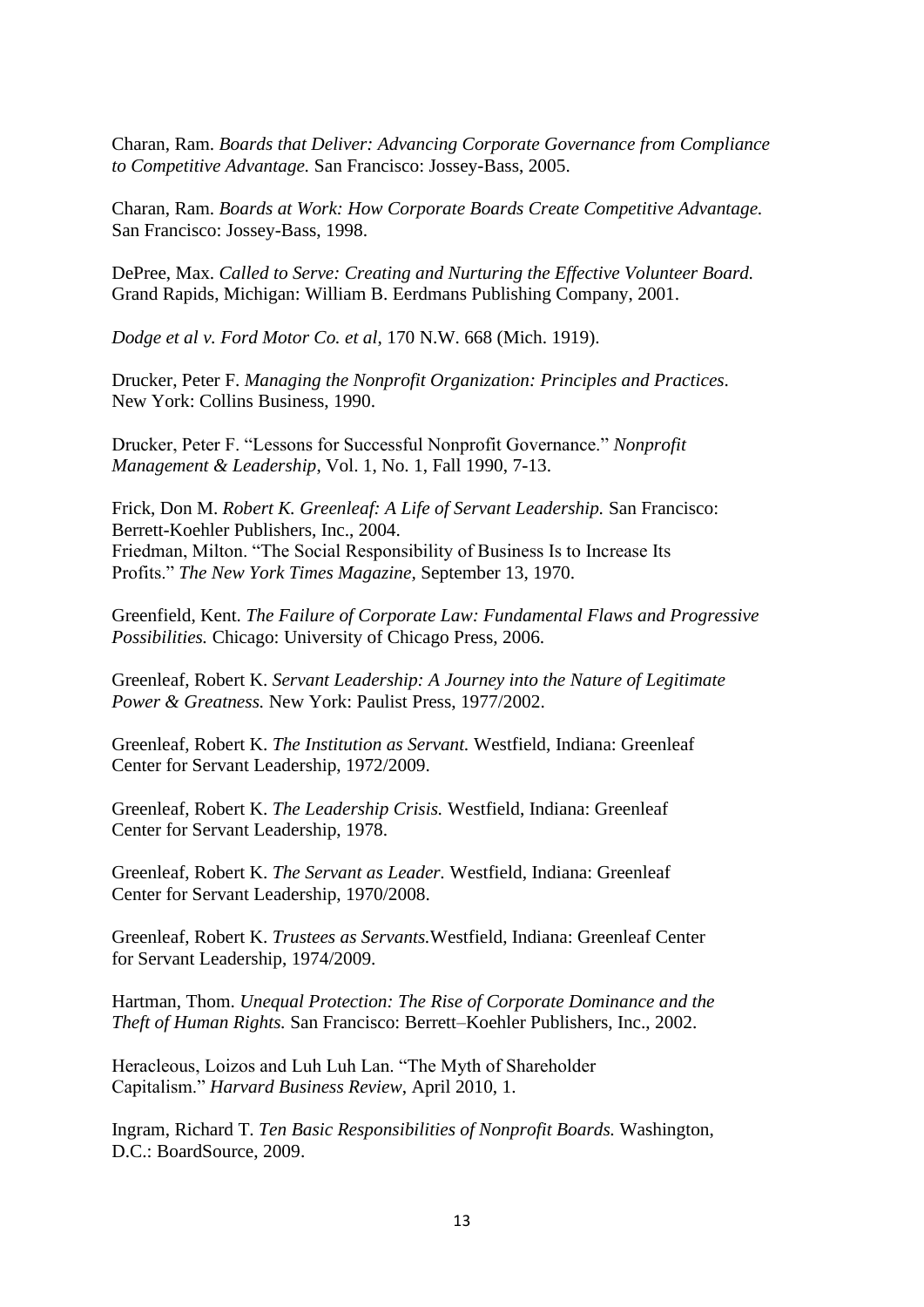Katzenbach, Jon R. and Douglas K. Smith. *The Wisdom of Teams: Creating the High-Performance Organization.* New York: Collins Business, 2003.

Keith, Kent M. *The Case for Servant Leadership.* Westfield, Indiana: The Greenleaf Center for Servant Leadership, 2008.

Michaelsen, Larry K., Warren E. Watson, and Robert H. Black. "A Realistic Test of Individual Versus Group Consensus Decision Making." *Journal of Applied Psychology,* 1989, Vol. 74, No. 5, 834-839.

Micklethwait, John and Adrian Wooldridge. *The Company: A Short History of a Revolutionary Idea.* New York: The Modern Library, 2005.

Mintzberg, Henry, Robert Simons, and Kunal Basu. "Beyond Selfishness." *MIT Sloan Management Review,* Fall 2002, Vol. 44, No. 1, 67-74.

Mokyr, Joel, ed. *The Oxford Encyclopedia of Economic History*, Vol. 2. Oxford: Oxford University Press, 2003.

Olson, James S., ed. *Encyclopedia of the Industrial Revolution in America.* Westport, Connecticut: Greenwood Press, 2002.

Parkinson, C. Northcote. *Parkinson's Law.* Boston: Houghton Mifflin Company, 1962.

Porter, Glenn, ed. *Encyclopedia of American Economic History.* New York: Charles Scribner's Sons, 1980.

*Revlon, Inc. v. MacAndrews & Forbes Holdings, Inc.*, 506 A. 2d 173 (Del. 1986).

Rose, Jacob M. "Corporate Directors and Social Responsibility: Ethics versus Shareholder Value." *Journal of Business Ethics* (2007) 73: 319-331.

Shore, Bill. *The Cathedral Within.* New York: Random House, 1999.

Smith, David H. *Entrusted: The Moral Responsibilities of Trusteeship.* Indianapolis, Indiana: Indiana University Press, 1995.

Smith, D. Gordon. "The Shareholder Primacy Norm." *The Journal of Corporation Law*, Vol. 23, No. 2 [Winter 1998], 277-323.

Stout, Lynn A. "Bad and Not-So-Bad Arguments for Shareholder Primacy." *Southern California Law Review*, Vol. 75: 1189-1209 (2002).

Stout, Lynn A. "New Thinking on 'Shareholder Primacy.'" Working paper, August 26, 2010.

Taylor, Barbara E., Richard P. Chait, and Thomas P. Holland. "The New Work of the Nonprofit Board." *Harvard Business Review*, September-October 1996, pp. 4-11.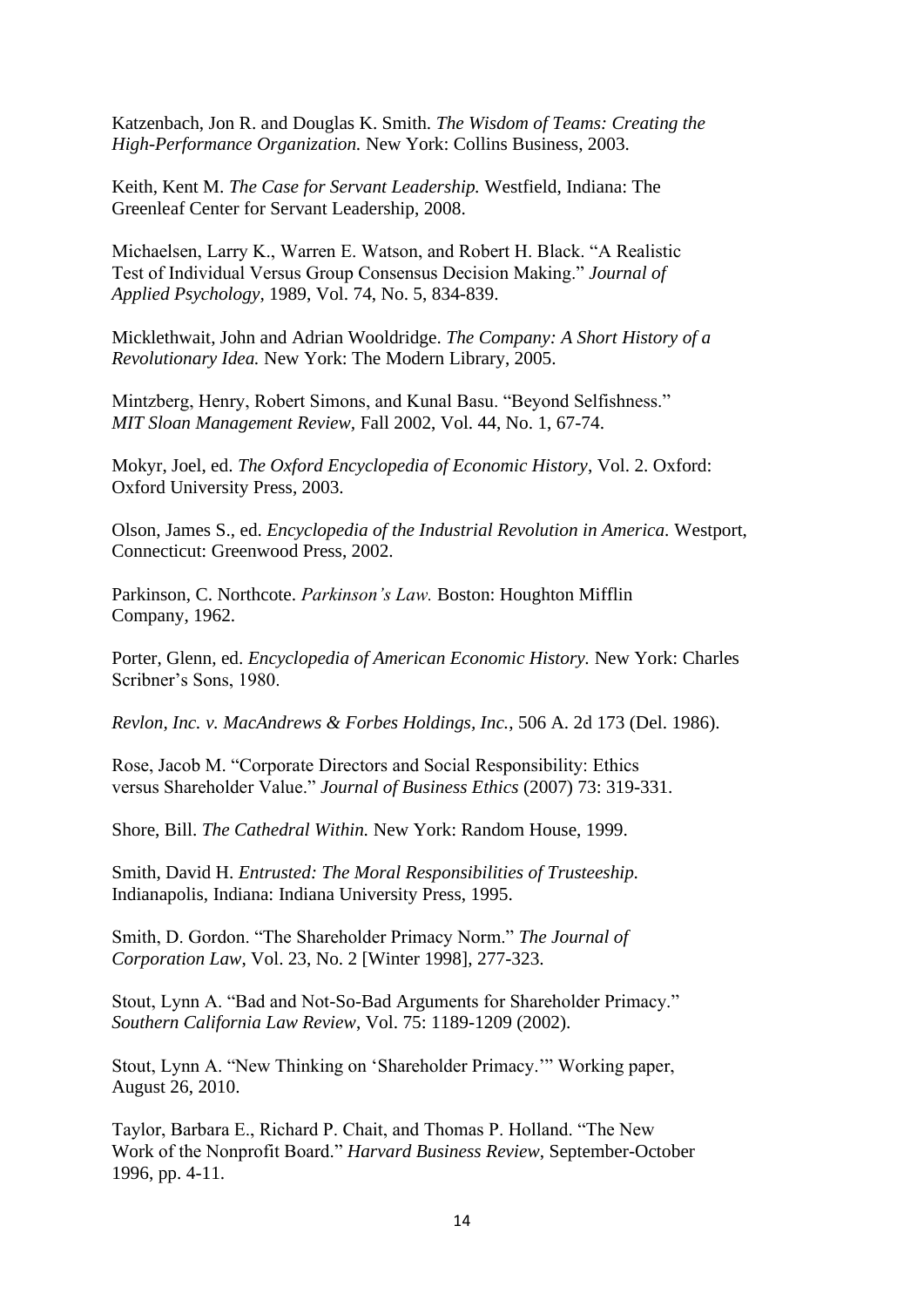*www.bcorporation.net www.cauxroundtable.org www.independentsector.org/economic\_role www.nationmaster.com/graph/eco\_gro\_nat\_inc-economy-national-income*

Yunus, Muhammad. *Creating a World Without Poverty.* New York: Public Affairs, 2007.

## **Notes for the Appendix: The Shareholder Primacy Issue**

168 Greenleaf, *Trustees as Serv*ants, 15.

169 Stout, "New Thinking on 'Shareholder Primacy," 2.

170 Smith, "The Shareholder Primacy Norm," 278.

171 *Dodge v. Ford Motor Company*, 684.

172 Ibid., 671.

173 *American Jurisprudence*, 169-171.

174 Smith, "The Shareholder Primacy Norm," 279.

175 Ibid.

176 Ibid., 286.

177 Stout, "New Thinking on 'Shareholder Primacy,'" 3.

178 Milton Friedman, "The Social Responsibility of Business Is to Increase Its Profits."

179 Ibid.

180 Stout, "Bad and Not-So-Bad Arguments for Shareholder Primacy," 1191.

181 Ibid., 1194.

182 Stout, "New Thinking on 'Shareholder Primacy,'" 9.

183 Ibid., 10.

184 Stout, "Bad and Not-So-Bad Arguments for Shareholder Primacy," 1207.

185 Ibid., 1198.

186 Rose, "Corporate Directors and Social Responsibility," 320.